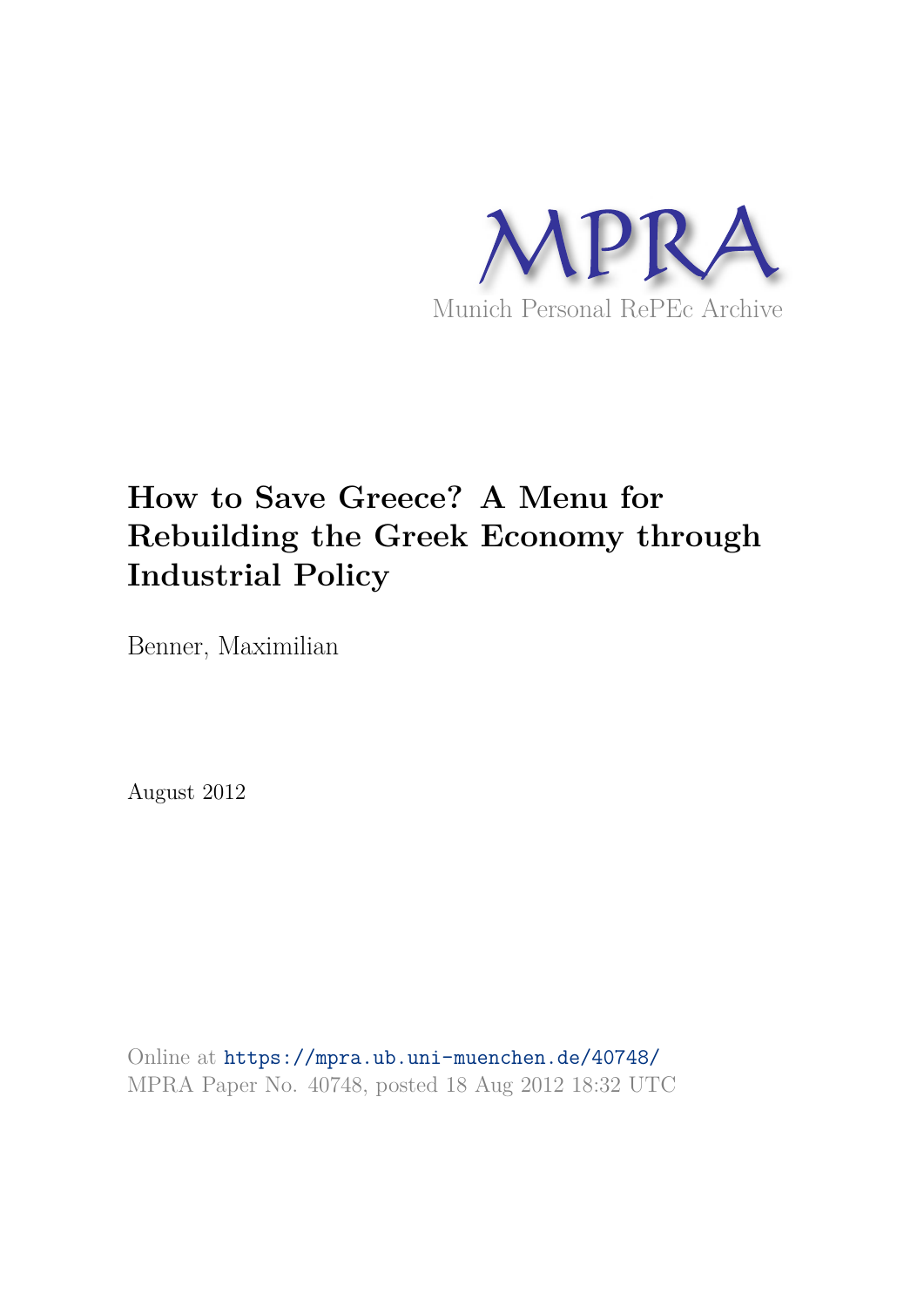# **How to Save Greece? A Menu for Rebuilding the Greek Economy through Industrial Policy**

Working Paper August 2012

Maximilian Benner post@maximilian-benner.de

> Underlying Greece's public debt crisis is a fundamental economic problem: its lack of international competitiveness. While in the short term the debt crisis must be solved, in the long term the economic perspective of the country will depend on whether it will succeed in developing competitive industries. Reducing costs by lowering wages in case Greece stays in the eurozone or by devaluing its currency if it does not is only a short-term answer. Increasing Greek competitiveness will depend on a farsighted industrial policy targeted on upgrading the economy.

The dramatic developments in Greece since the outbreak of its debt crisis make spectators wonder whether there is any global solution to the host of problems the country encounters. While there is no panacea to cure all structural ills of the Greek economy, proposing solutions presupposes structuring the "Greek crisis" into three seperate ones that should be treated separately:

- 1. The Greek public-debt crisis: This is the most obvious structural problem the Greek economy faces. In theory, this problem would be the easiest to solve if it occured alone and if there were no interdependencies: it would then suffice to reduce public expenditures and to increase public revenue. This would be a matter of few years.
- 2. The Greek government crisis: Greece's public sector is lacking efficiency. This makes it very difficult to solve the debt crisis. For example, increasing taxes will not augment public revenues if there is no effective tax administration capable of collecting higher taxes. Widespread corruption is another structural problem. To this problem there is no generalized solution. Rather, for each area of government activity customized solutions have to be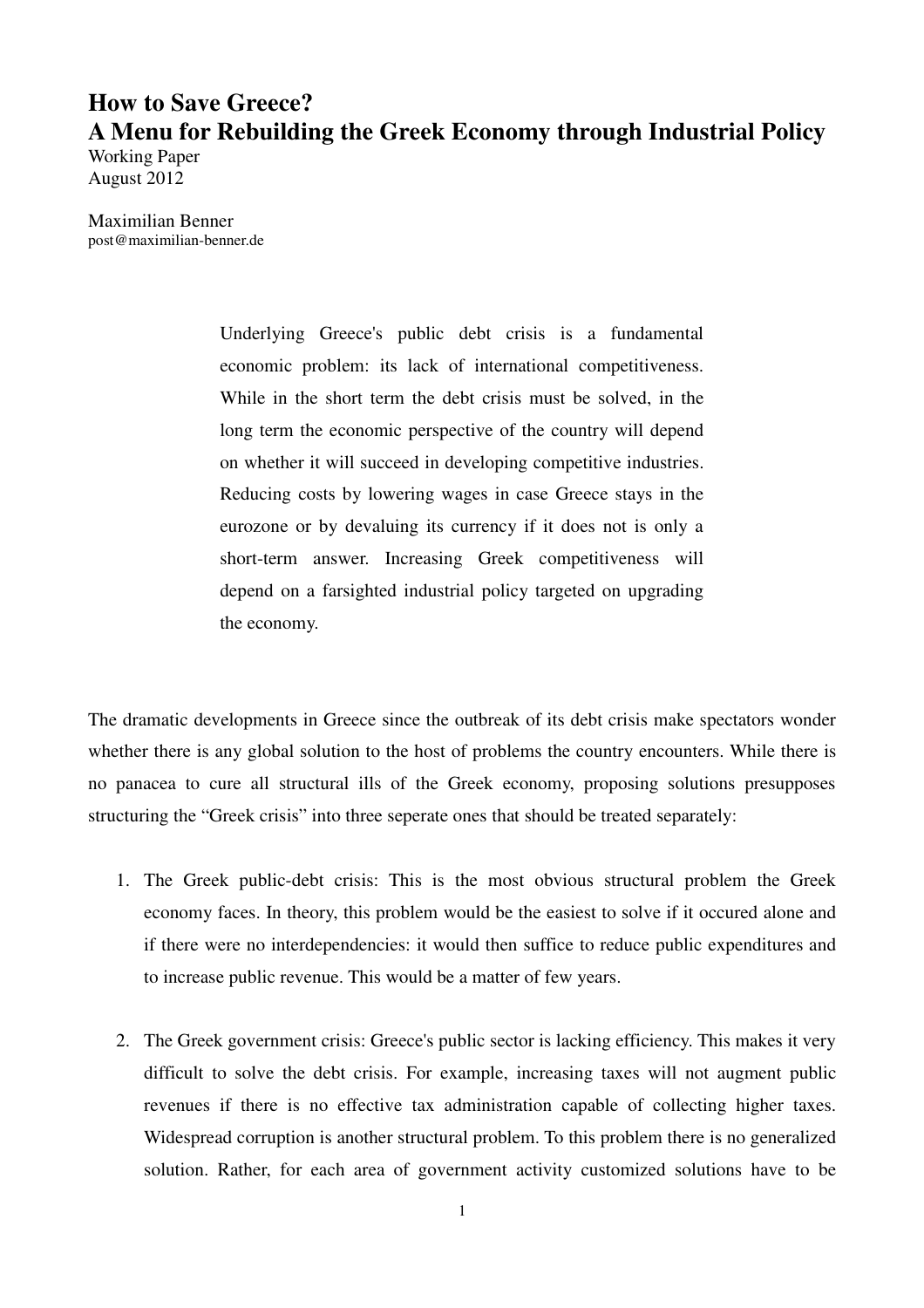elaborated. This is a matter of at least five to ten years.

3. The Greek competitiveness crisis: Greece is lacking competitiveness. Apart from tourism, there are virtually no industries able to sucessfully compete in global markets. Greece's trade deficit is a signal of this fact. Quite shockingly, Greece's industrial structure resembles more that of a developing country than that of other EU member states. This problem is the most long-term one. Solving it will take several decades (Brenke 2012).

Complicating the situation is the fact that there are considerable interdependencies between approaches to solve the three problems mentioned. For example, lowering wages might be a way to improve Greek competitiveness in the short term. This would not provide durable competitive advantages for Greek industries but it could pave the way for a long-term upgrading process by enabling Greek producers to enter international markets by taking use of their newly attained cost advantage.<sup>1</sup> However, it would immediately put additional pressure on purchasing power and thus reduce Greek government revenue. Consequently, it would complicate efforts to solve the debt crisis.

As this is the most immiment problem, however, the debt crisis must be solved. In case of Greece exiting the euro zone, a similar argument holds. Introducing a new currency would certainly lead to devaluation. Greek industry would enjoy a cost advantage but the public debt crisis would become even more difficult to solve because the government would find it almost impossible to pay back euro-denominated debt. A default would become very likely and cut off Greece from international capital markets for a considerable time. Government functions might become even more difficult to perform and the second problem, the government crisis, would take even more time and effort to resolve. Unforseeable social consequences, including possible social unrest, are even more dire perspectives in this scenario.

Both situations would strain prospects to upgrade Greek industries' competitiveness. Fiscal stability is a necessary, although not a sufficient condition for economic growth. It does not create growth,

<sup>1</sup> It should be noted that an increasing competitiveness will show in higher exports in competitive industries, but does not have to lead to durable trade surpluses. In view of the dangers durable trade imbalances engender and of the fact that some countrie's surplus must be some other's deficit (Stiglitz 2007: 264), demanding a durable trade surplus for Greece would be imprudent. Increasing exports, however, is important as a proxy for increasing competitiveness. It would signal that Greece participated in the efficiency-enhanding and thus wealth-creating process of specialization in international trade by concentrating on its newly developing absolute and comparative advantages. Increasing imports in other goods where other nations hold absolute or comparative advantages would be the complementary aspect of this development that would ensure an equilibrium in foreign trade (Benner 2011a).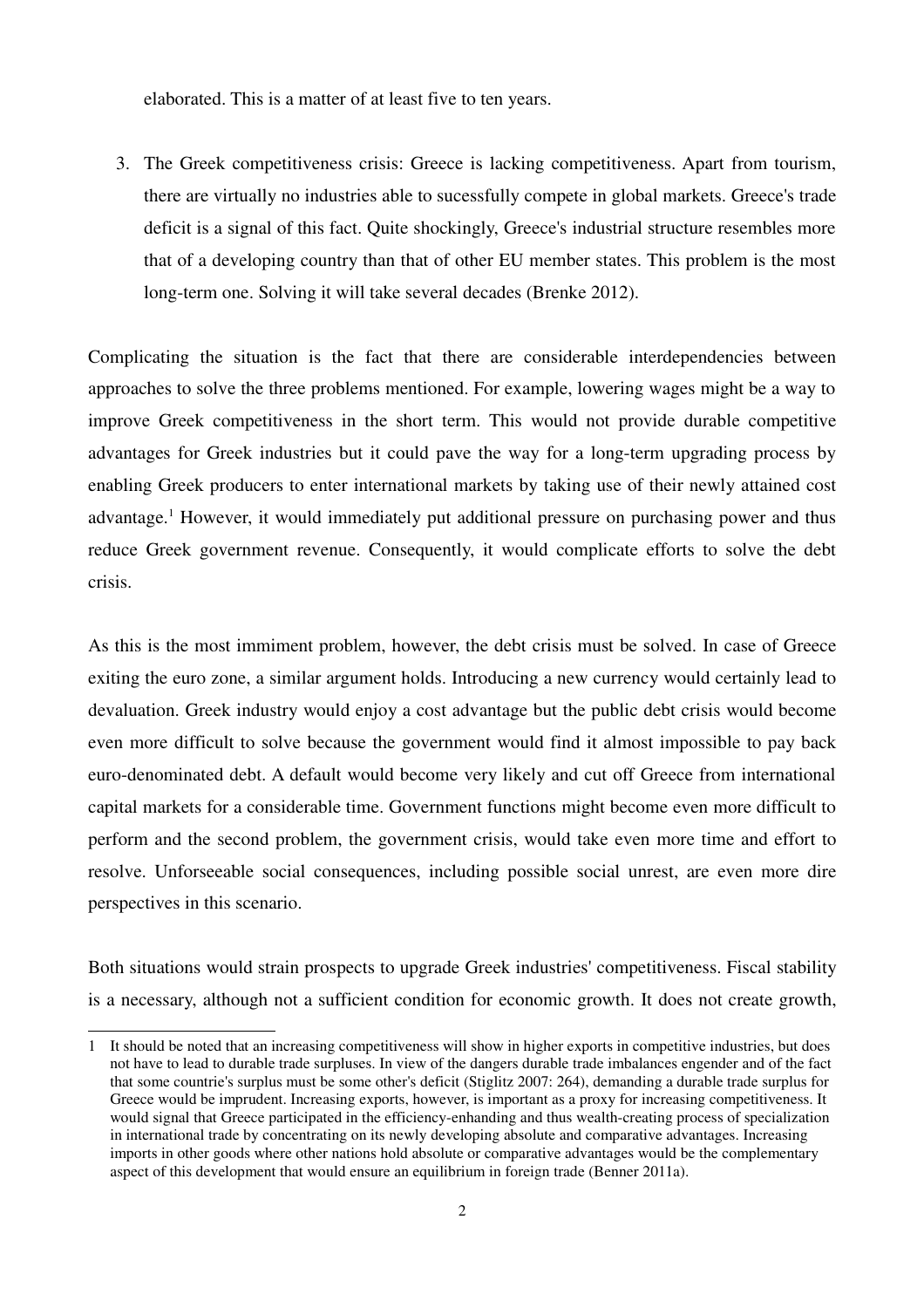but it is necessary because fiscal instabilities can hamper growth if and when it emerges. Thus, all three problems must be solved at once. This requires approaches that eliminate the trade-off between solutions to the debt and the competitiveness crisis. As cost advantages through wage reductions and devaluation complicate solutions to the debt crisis, structural solutions to upgrade the economic structure of Greece are required. This holds true both if Greece stays in the eurozone and if it exits it. Thus, a modern industrial policy aimed at upgrading the Greek economy with very limited public money it needed.

### **Industrial policy: what is it?<sup>2</sup>**

Definitions of industrial policy in the literature vary widely (e.g. Conrad 1987: 4-5 and 20; von Einem 1991: 13; Krumbein 1991: 41; Eichhorn and Greiling 1995: 18; Brösse 1999: 1 and 12-15; Bruch-Krumbein und Hochmuth 2000: 59-60; Seitz 2000: 32-34; Aiginger 2007: 300-302 and 319- 320; Meyer-Stamer 2009: 10-12). One open question is whether the term industrial policy refers only to manufacturing, to the industrial sector, or to the whole economy. Following the strand proposed in the U.S. literature (e.g. Rodrik 2004: 2), in the sense used in this article, industrial policy refers to the whole economy.

Following Benner's (2012: 76) definition that is based on von Einem (1991: 13) which centers on industrial policy's motivation to affect the structural change of the economy by altering pure market results, industrial policy is defined for the purposes followed here

> "as the focused use of measures of different partial policies. It consciently aims at influencing the change of the sectoral structure of the economy in the long term, either explicitly or implictly, directly or indirectly. It pursues the goal of achieving results that cannot be expected at all, not in the same form, not to the same degree, or not at the same time exclusively under market influences" (Benner forthcoming).

Industrial policy can focus either on conserving old economic structures. This can be termed "traditional" industrial policy. Alternatively, it can aim at upgrading industries' competitiveness and thus constitute a "newer" form along the lines that Eichhorn and Greiling (1995: 18) describe. Then, it is not longer about holding back structural change but about promoting and maybe even accelerating it, as several East Asian newly industrializing economies did (e.g. Chang 2001; Hirono 2001; Kang 2001; Wong and Ng 2001). Such a policy resembles those described by Porter (1990),

<sup>2</sup> The section draws on the reasoning developed in Benner (2012) and Benner (forthcoming).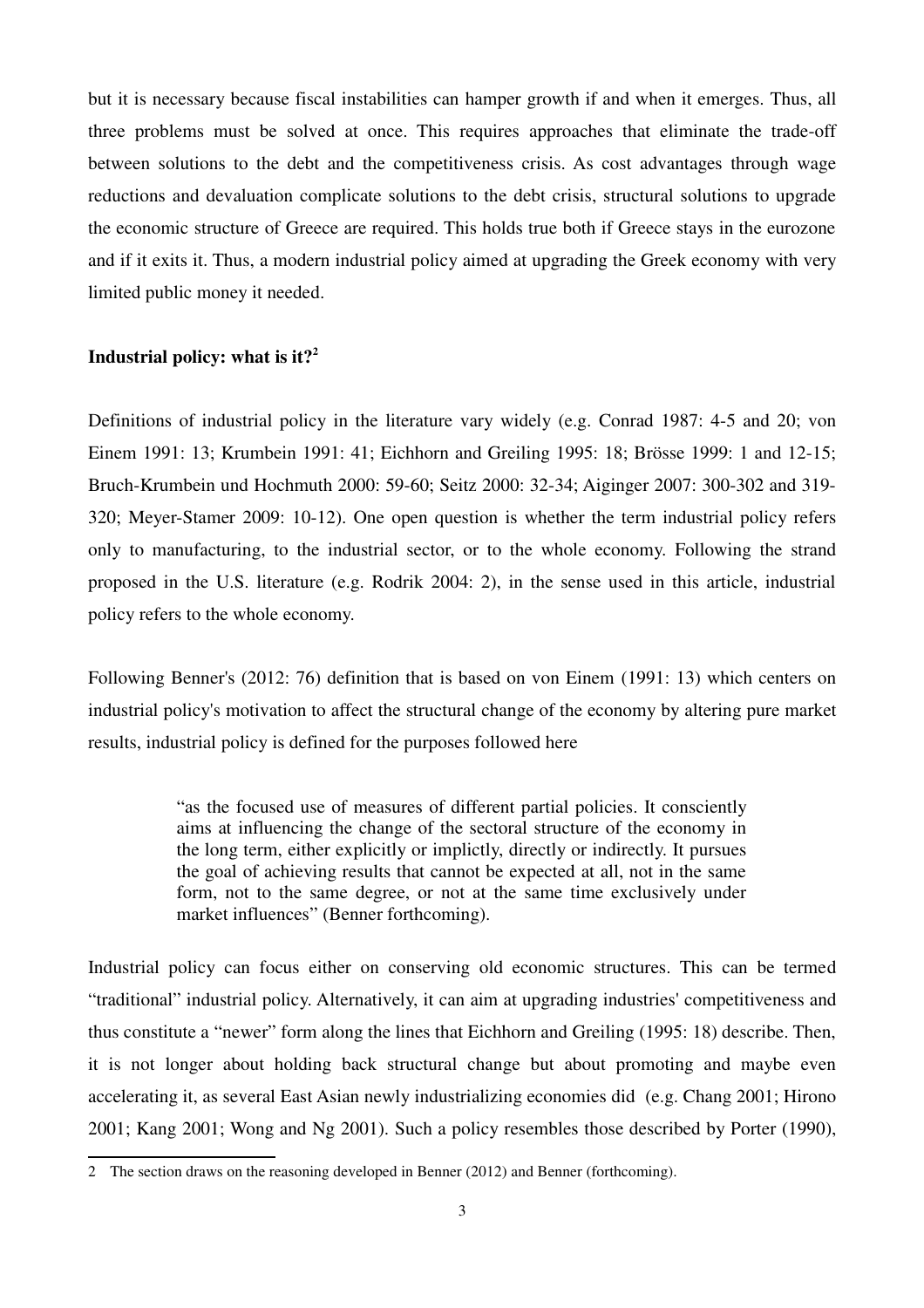in contrast to the more traditional "industrial policy" Porter (1998: 248-249) criticizes. It suits a market system much better and has the potential to enhance the efficiency of the economy as a whole (which is at least very doubtful for traditional approaches of industrial policy). A modern industrial policy aimed at upgrading also presupposes an optimistic "positive sum underlying view of competition, in which productivity improvements and trade expand the market and many locations prosper if they can become more productive and innovative" (Porter 1998: 249). Consequently, when using industrial policy to enhance the Greek economy's competitiveness, "newer" industrial policy is the method of choice.

#### **Economic growth: how to create it?**

Before using instruments of industrial policy, one has to develop a clear understanding of how it can influence economic growth. In the European political arena there seems to be the view that economic policy can "create" growth, e.g. through project funding by the EU's structural policy funds. However, it is important not to overestimate the possible impact of policy. Impulses for economic growth do not originate from government policy, but from entrepreneurial initiative. Government's role is to let businesses grow. For this, there has to be a market framework that gives them enough freedom to develop and a regulatory environment that exhibits adequate bureaucratic and fiscal rules instead of unduly burdensome and excessive ones. Structural reforms aimed at liberalization to free growth dynamics may be worth considering in a number of European economies. This can include liberalization in the labour market or in specifically regulated and protected markets, a cutback of protectionism in international trade, or the deletion of subsidies that distort competition. Functioning and effective governmental structures are another prerequisite for economic growth to occur. This is a matter of market policy (or in the German tradition, "Ordnungspolitik").

In addition, however, government can play a role in empowering entrepreneurship.<sup>3</sup> It can create impulses for competitivity in the long term in certain industries. This is what modern industrial policy is all about and where, for example, the focus of EU structural policy should lie. Thus, the question in industrial policy should not be how government can create growth but rather how it can promote it by forstering entrepreneurial initiative.

<sup>3</sup> The notion of economic policy empowering businesses follows an idea of Johannes Glückler for which I am grateful.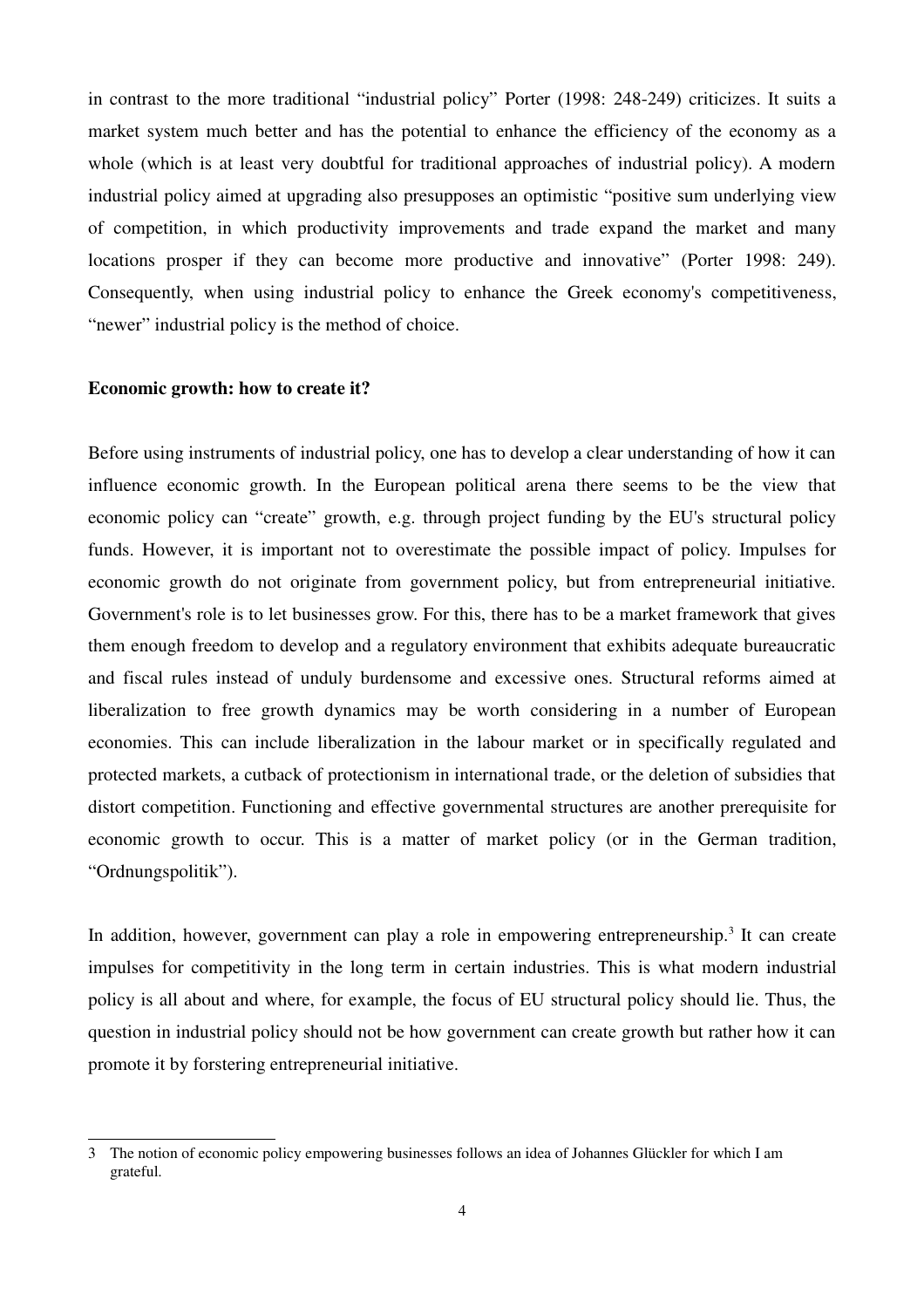#### **Upgrading: how to promote it?**

Under the caveat that (industrial) policy can not expected to create but rather (at most) to promote growth and that the central role of entrepreneurial initiative should always be considered, there are numerous instruments of a modern, "newer" industrial policy that could be used to rebuild the Greek economy by helping it gain competititiveness.

The first competitiveness-enhancing measure that comes to mind is the possibility to lower costs mentioned above. Lowering wages is one way to do this, devaluation in the case Greece would exit the euro area is another. The problems associated with these approaches have already been discussed. In the context of promoting competitiveness it needs to be emphasized that such cost advantages are generally only effective in the short term. They can be very ephemeral if some other economy entering global markets has even lower costs. In addition, desired effects of devaluation can be threatened by the Dutch disease. Upgrading competitiveness requires moving to stronger competitive positions such as those gained and sustained by superior quality. Cost advantages can be helpful to initiative an upgrading process, especially for developing countries with structurally lower costs (e.g. due to abundant labor) and lower productivity. For Greece as a EU member country which aims at competing with other EU economies and whose major challenge is to keep its people's living standard in the long term, upgrading product quality appears as a more sustainable way. Still, this is a very long-term process (Porter 1990).

Even for Greece's most significant tourism industry, lowering costs is not a panacea. Concerning the low-cost strategy of neighboring Turkey and its widespread investments in modern large-scale tourist infrastructure during recent years, Greece should concentrate on other market segments. Competing on a cost basis against Turkey that has a similar landscape and that also comes up with coasts on the Mediterranean sea but has strong cost advantages does therefore not appear as a wise option for Greek tourism. Instead, putting a stronger emphasis on premium segments of tourism, as well as developing ecological, cultural, urban, or health tourism are possible approaches. This might also contribute to overcome the strong seasonality in Greek tourism (Brenke 2012: 11).

In order to stimulate high-quality production and services, enhancing competition is an important issue. This requires deregulation and privatization in protected industries (which is a matter of market policy) but there are also other, industrial policy instruments to promote competition within industries, such as awards or sophisticated public demand (Porter 1990; Benner 2012).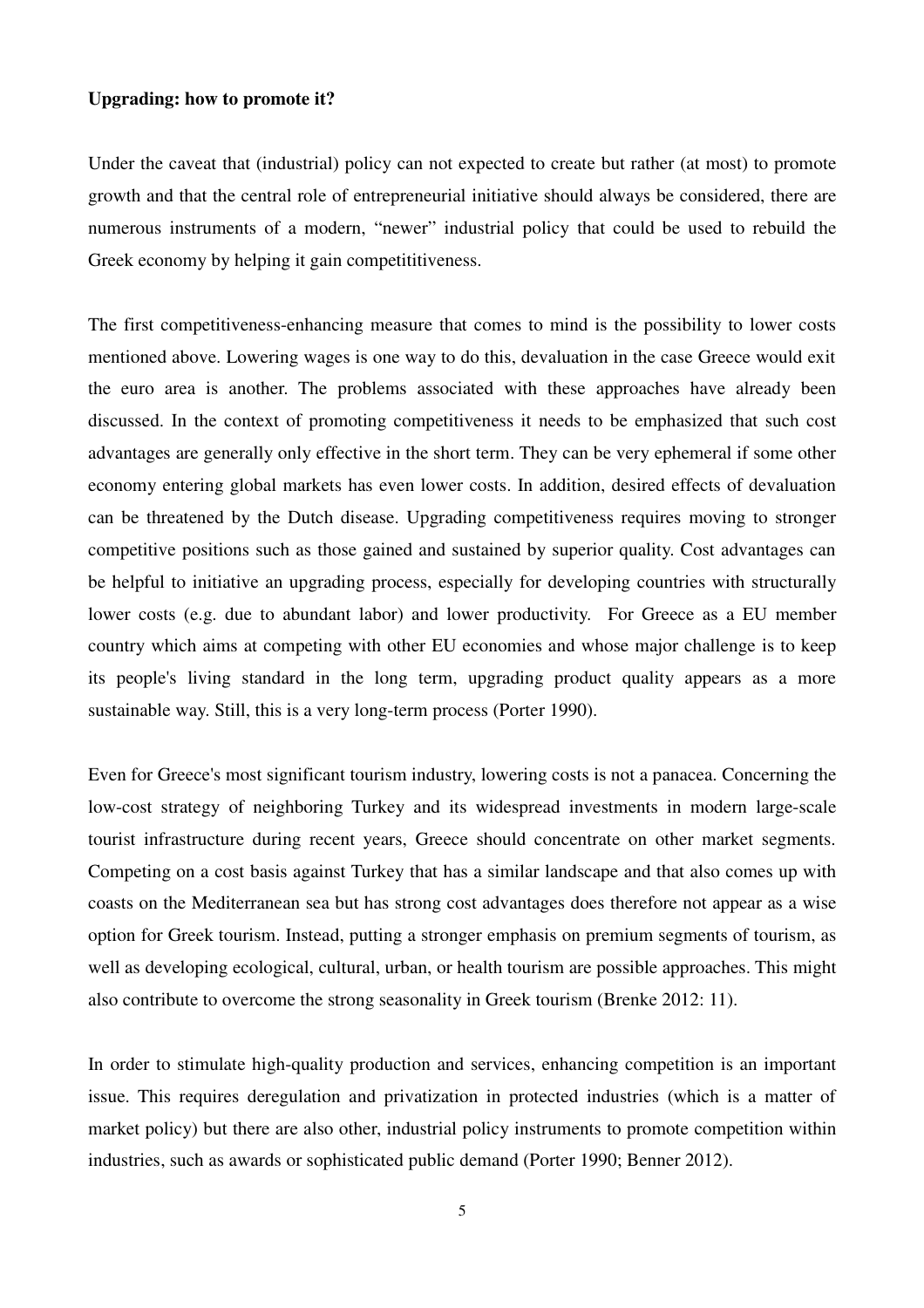Promoting new business formation is another long-term approach to stimulate competition and innovativeness and to help (re-) build competitive industries. Depending on the industry and technology in question, venture capital, incubators, a legal framework for university researchers to commercialize their inventions in spin-offs, coaching and consulting for entrepreneurs are applicable instruments (Benner 2012). Maybe even microloans might play a role, especially in rural regions where bank coverage might be weaker than in urban ones. In the long term, introducing and strengthening forms of entrepreneurship education could be considered as an additional measure.

Promoting the economy's openness is an essential aspect in fostering industrial upgrading. Competing in international markets means comparing with state-of-the-art competitors. This does not only refer to exporting companies but also to those exclusively competing domestically. They should not be protected from imports (Porter 1990).

An open trade policy that disregards the short-term political appeal of protectionism is a first step to enable businesses to measure up with sophisticated foreign competitors. Promoting their exports with consulting services, with trade-fair participation programs or delegation visits abroad are further steps (Benner 2012). Programs tailored after the model of the "German Silicon Valley Accelerator" that enable entrepreneurs to spend some time in the global hotbed(s) of their respective industry can also be used where appropriate (German Silicon Valley Accelerator Inc. n.d.).

Still, exporting and competing with high-quality imports is only one aspect of international openness. Being able to tap into international knowledge stocks and flows is another highly relevant issue. Participating in global knowledge "pipelines" can enable companies to upgrade their own knowledge and develop new one at the global technological frontier (Bathelt, Malmberg and Maskell 2004). Interestingly, many instruments that promote exports can enable businesses to enter these pipelines, too. Thus, participating in global processes of knowledge creation can be seen as a by-product (albeit a very important one) of export promotion. In addition, however, knowledge pipelines might also be constructed by taking use of nationals studying or working abroad. Promoting migration for the purposes of education, training, and gaining professional experience, and later return could be worth considerung, especially in view of Greece's currently high youth unemployment. However, this requires strong language skills. Adequate education measures might be needed to convey them.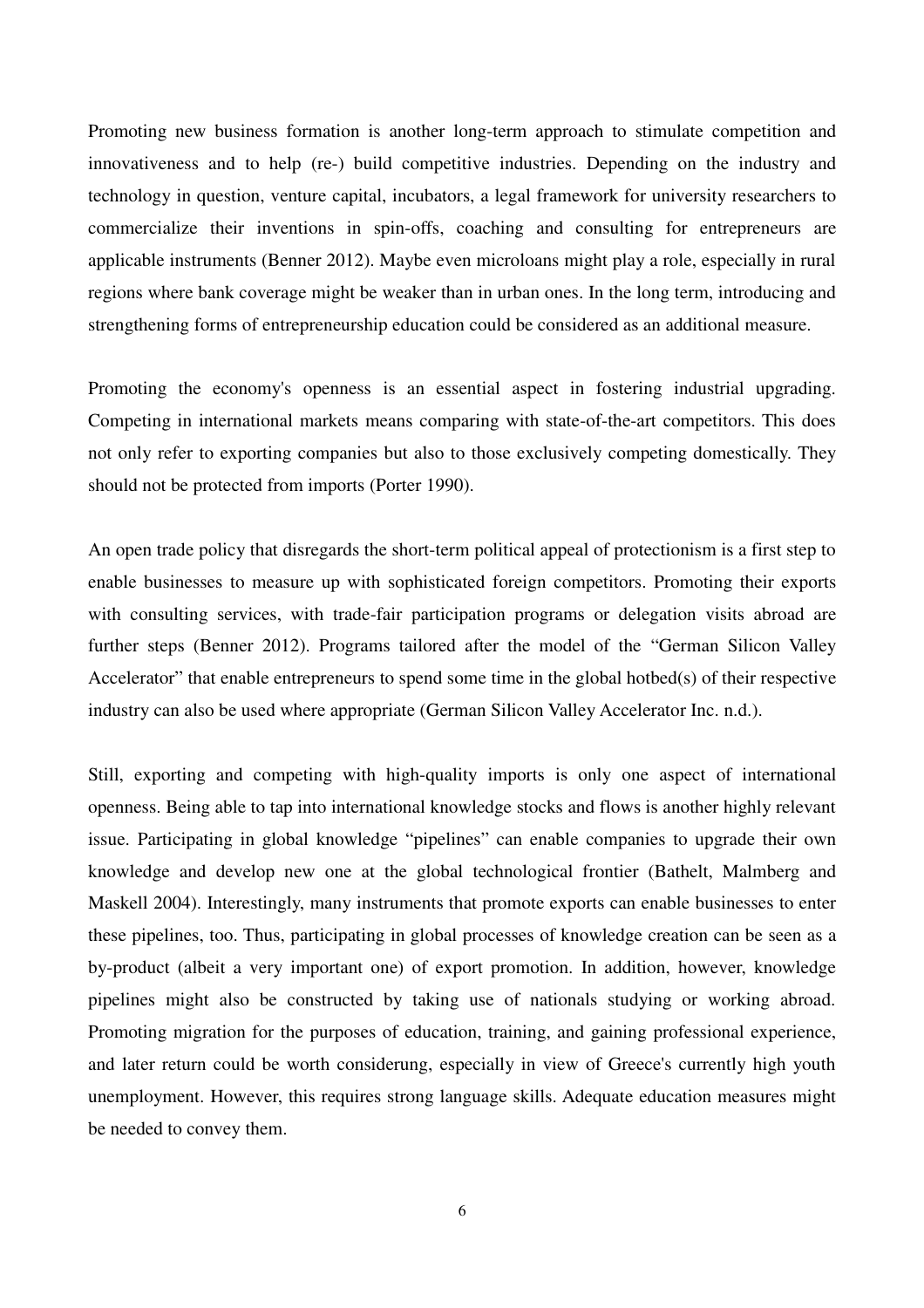Aproaches that combine industrial and regional structural policy such as cluster policy (Porter 1998; Benner 2012) can also provide starting points to promote growth. Initiatives to strengthen regional resilience could also be considered (e.g. Bristow 2010; Dawley, Pike and Tomaney 2010; Simmie and Martin 2010; Martin 2012). Where industries are localized, such concepts can provide an anchor for targeted measures to stimulate their growth. In addition, they (as well as other concepts of regional structural policy such as business improvement districts, city management, regional management and the elaboration and implementation of regional development concepts) can mobilize bottom-up dynamics of economic development which are very important for a sustainable upgrading process in the long term. They may also lead to the discovery of new potentials and starting points of focused industrial policy intervention. The national level could foster these bottom-up dynamics by tying the handout of regional development funds to certain networking or cooperation criteria in regional or local development strategy formulation and implementation. Cluster competitions are a popular example for this (Dohse 2000; 2003; 2007). EU structural funds could be used in this direction, too, and thus unfold a possibly strong and sustainable systemic effect in the respective regions. Such an approach might be complemented by capacity building in regional and local organizations critical to strategy formulation and implementation, e.g. local government departments for economic promotion, trade or business associations, or chambers of commerce (Benner 2011b; 2012).

Legal frameworks specifically tailored to the needs of several industries (e.g. renewable energies) might enable them to develop in the first place. However, opening up possibilities for private investment is something different from public flagship projects. This should be kept in mind. In general, it is important that industries to be promoted by industrial policy should not be arbitrarily selected, and their choice should particularly not be guided by political considerations. They don't need to be "representative" either. What counts is the growth impact industrial policy can have in affecting them.

While some thrusts of industrial policy can and often should be devised horizontally (e.g. promoting new business formation) or regionally, some others will need to be targeted to specific industries. Their selection should pass what Porter (1998) calls a "market test". While in practice it may be difficult to confirm a case of market failure, industrial policy should not neglect this criterion. If some kind of market failure exists, industries might be barred from unfolding their full growth potential. If and when industrial policy can help overcome this flaw with instruments whose costs are justified by their benefits to the whole economy and that do not unduly distort market processes,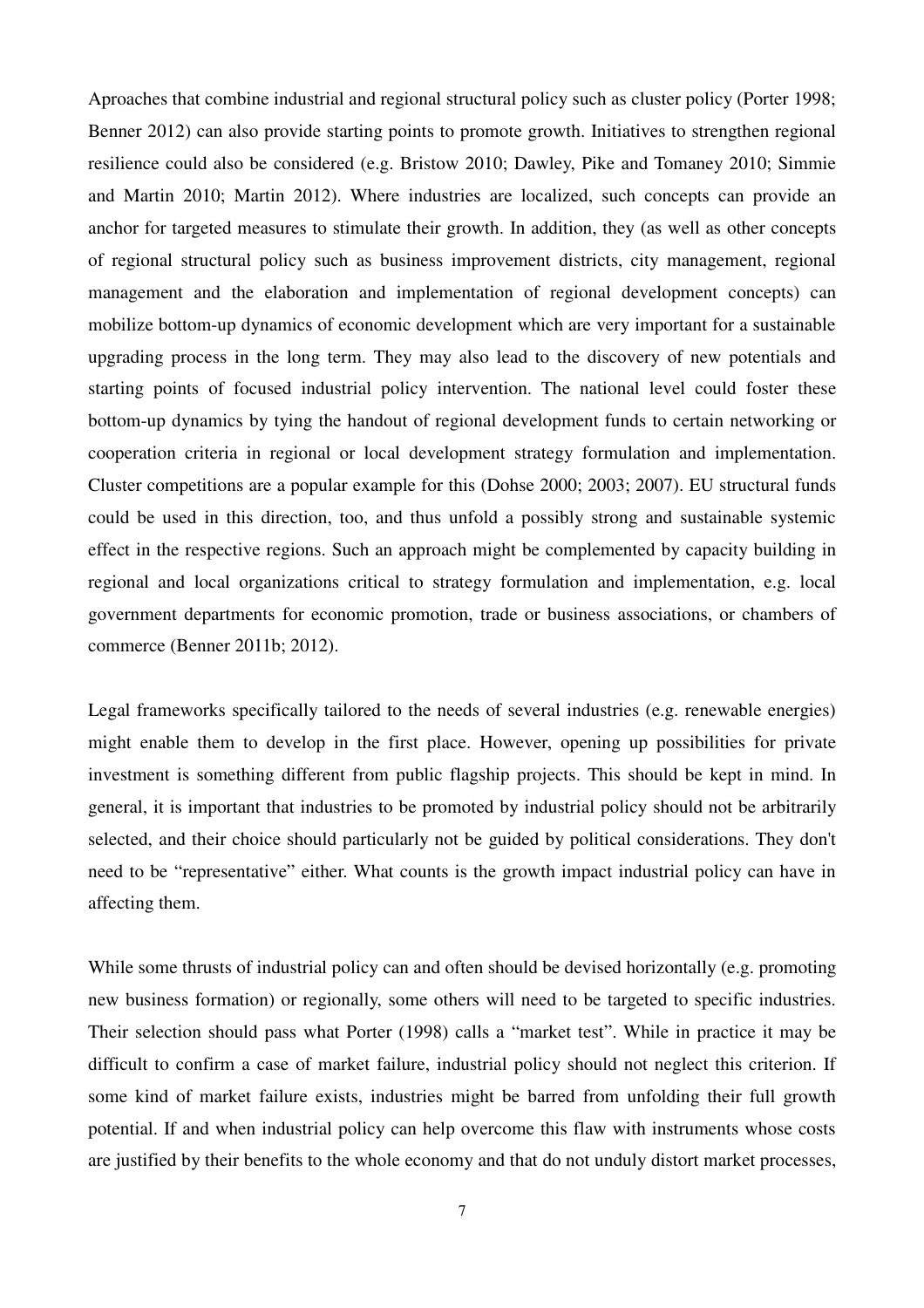there is a case to deploy them in the respective industries. In industries in which this is not the case, instruments of industrial policy should be abandoned or not used in the first place. Of course this requires a thorough and continuous analysis of the sectoral economic structure (Benner 2012).

#### **Saving Greece: can it be done?**

Several caveats must be places here. Using instruments of industrial policy does not guarantee success. If the desired effects occur at all, they should be expected only in the (very) long term. Notwithstanding the Greek public-debt crisis which must be solved in the short term, the fundamental problem of the lacking competitiveness of Greek industry must be addressed with a very long-term perspective. This can be politically difficult because the results will take time to show (if they do so at all). In addition, some measures (e.g. deregulation or privatization) are likely to encounter political resistance.

Instruments of industrial policy will only unfold their full potential in stimulating growth if and when the Greeek government crisis is resolved. Instruments of (industrial) policy require functioning and effective structures of government. Thus, promoting growth through industrial policy is neither a substitute to fiscal consolidation, nor to building effective government structures. Greece's three crises require a three-fold solution. Only then rebuilding Greece's economy becomes a realistic perspective.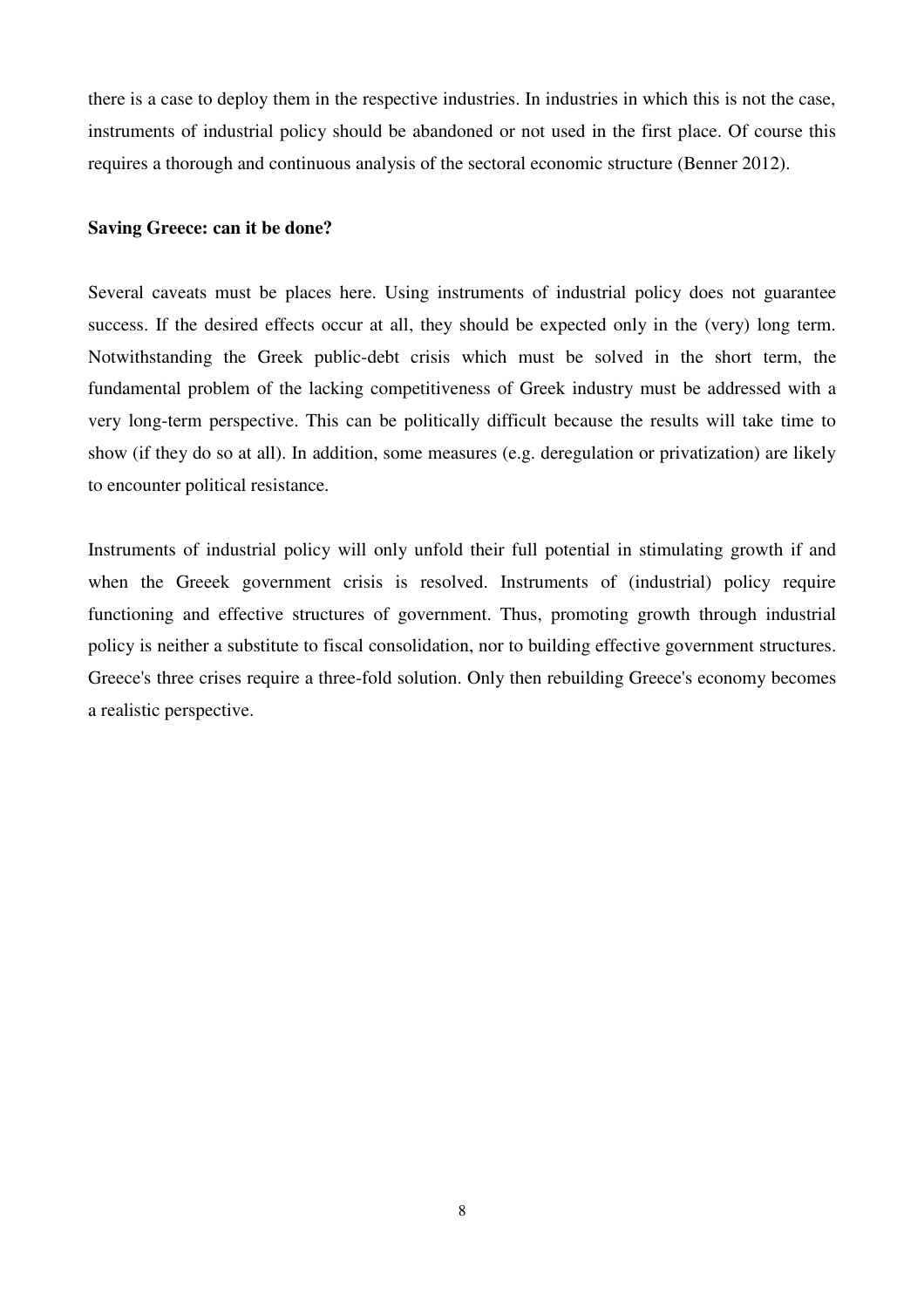## **References**

- Aiginger, K. (2007): Industrial policy: a dying breed or a re-emerging phoenix. In: *Journal of Industry, Competition and Trade,* 7: 297-323.
- Bathelt, H., Malmberg, A., Maskell, P. (2004): Clusters and knowledge: local buzz, global pipelines and the process of knowledge creation. In: *Progress in Human Geography,* 28: 31-56.

Benner, M. (forthcoming): *Principles of cluster policy.*

- Benner, M. (2011a): *How export-led growth can lead to take-off.* University of Lüneburg Working Paper Series in Economics No 222, http://www.leuphana.de/no\_cache/institute/ivwl/publikationen/working-papers.html? cid=98660&did=44479&sechash=94e1487c (04.08.2012).
- Benner, M. (2011b): *Towards Effective Structures of Private Sector Development.* Working Paper, http://www.maximilian-benner.de/111210\_paper\_effective\_psd.pdf (04.08.2012).
- Benner, M. (2012): *Clusterpolitik: Wege zur Verknüpfung von Theorie und politischer Umsetzung. (Cluster Policy: Ways to Link Theory and Political Implementation)* Münster: LIT.
- Berg, H., Cassel, D., Hartwig, K.-H. (2007): Theorie der Wirtschaftspolitik (Theory of Economic Policy). In: Apolte, T., Bender, D., Berg, H., Cassel, D., Erlei, M., Grossekettler, H., Hartwig, K.-H., Hübl, L., Kerber, W., Nienhaus, V., Ott, N., Siebke, J., Smeets, H.-D., Thieme, H. J., Vollmer, U.: *Vahlens Kompendium der Wirtschaftstheorie und Wirtschaftspolitik: Band 2 (Vahlen's Compendium of Economic Theory and Economic*  Policy: Volume 2). 9<sup>th</sup> edition. Munich: Vahlen: 243-368.
- Brenke, K. (2012): *Die griechische Wirtschaft braucht eine Wachstumsstrategie. (The Greek economy needs a growth strategy)* In: DIW Wochenbericht Nr. 5/2012, S. 3-15.
- Bristow, G. (2010): Resilient regions: re-ʻplace'ing regional competitiveness. In: *Cambridge Journal of Regions, Economy and Society,* 3: 153-167.
- Brösse, U. (1999): *Industriepolitik (Industrial Policy).* 2nd edition. Munich, Vienna: Oldenburg.
- Bruch-Krumbein, W., Hochmuth, E. (2000): *Cluster und Clusterpolitik: Begriffliche Grundlagen und empirische Fallbeispiele aus Ostdeutschland (Clusters and Cluster Policy: Conceptual Basics and Empirical Case Studies from Eastern Germany).* Marburg: Schüren.
- Chang, H.-J. (2001): Rethinking East Asian industrial policy past records and future prospects. In: Wong, P.-K., Ng, C.-Y. (eds): *Industrial Policy, Innovation and Economic Growth: The Experience of Japan and the Asian NIEs.* Singapore: Singapore University Press: 55-84.
- Conrad, M. (1987): *Industriepolitik als wirtschaftspolitische Option in der Sozialen Marktwirtschaft: Ein ordnungspolitisches industriepolitisches Konzept für die Bundesrepublik Deutschland (Industrial Policy and Option of Economic Policy in the Social Market Economy: A Market-Policy Concept of Industrial Policy for the Federal Republic of Germany)*. Hamburg: Kovač.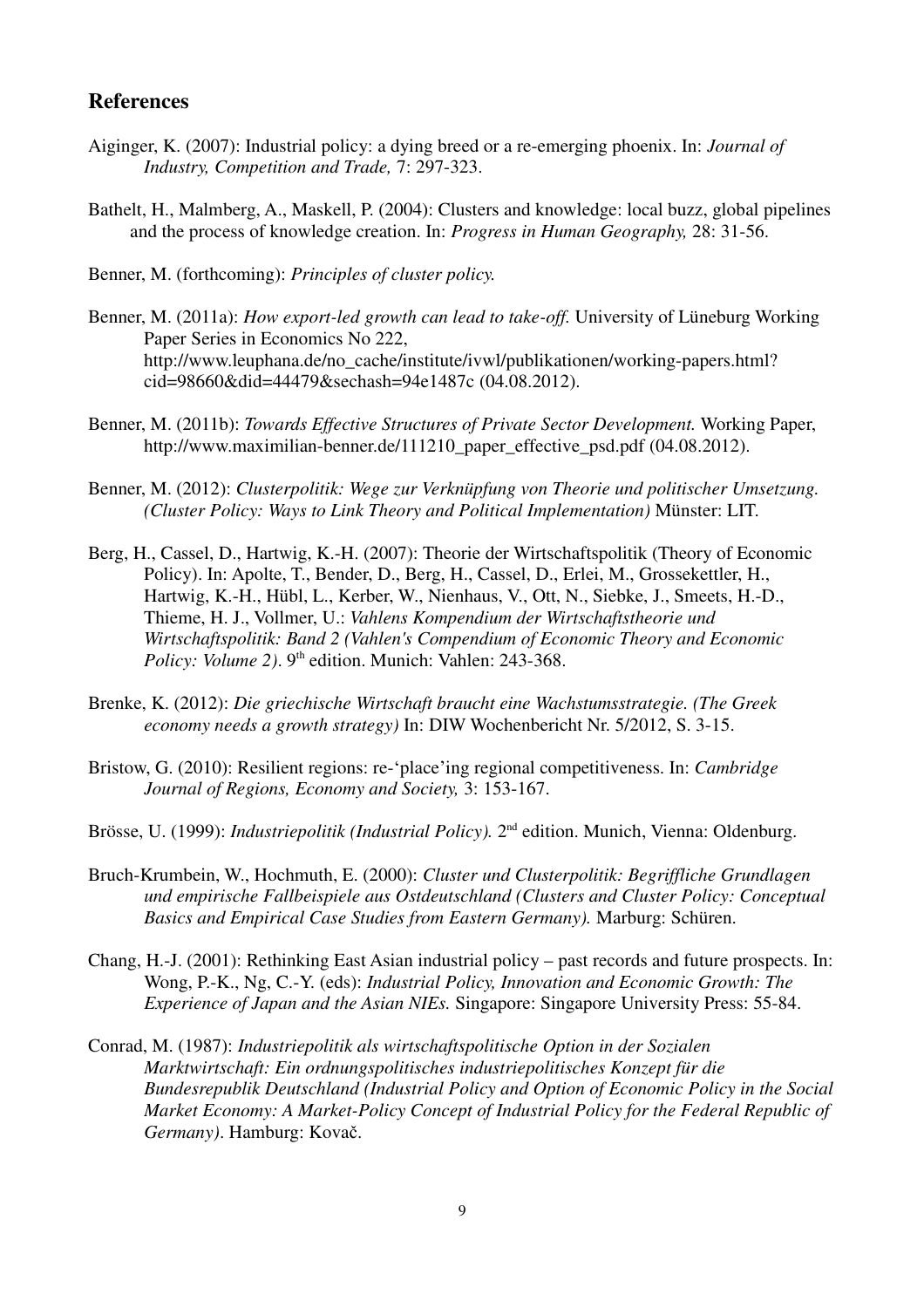- Dawley, S., Pike, A., Tomaney, J. (2010): Towards the resilient region? In: *Local Economy,* 25: 650- 667.
- Dohse, D. (2000): Technology policy and the regions the case of the BioRegio contest. In: *Research Policy,* 29: 1111-1133.
- Dohse, D. (2003): Taking Regions Seriously: Recent Innovations in German Technology Policy. In: Bröcker, J., Dohse, D., Soltwedel, R. (eds): *Innovation Clusters and Interregional Competition.* Berlin, Heidelberg, New York: Springer: 372-394.
- Dohse, D. (2007): Cluster-based Technology Policy: The German Experience. In: *Industry and Innovation,* 14: 69-94.
- Eichhorn, P., Greiling, D. (1995): *Die europäische Industriepolitik zur Förderung von Forschung und technologischer Entwicklung (The European Industrial Policy to Promote Research and Technological Development*). In: Aus Politik und Zeitgeschichte B 24/95 (9<sup>th</sup> June 1995): 18-25.
- Einem, E. von (1991): Industriepolitik: Anmerkungen zu einem kontroversen Begriff (Industrial Policy: Remarks on a Controversial Notion). In: Jürgens, U., Krumbein, W. (eds): *Industriepolitische Strategien: Bundesländer im Vergleich (Industrial Strategies: Länder in Comparison).* Berlin: Sigma: 11-33.
- German Silicon Valley Accelerator Inc. (n.d.): *German Silicon Valley Accelerator,* http://germanaccelerator.com (05.08.2012).
- Hirono, R. (2001): Economic growth and restructuring in post-war Japan contributions of industrial and technological policies. In: Wong, P.-K., Ng, C.-Y. (eds): *Industrial Policy, Innovation and Economic Growth: The Experience of Japan and the Asian NIEs.* Singapore: Singapore University Press: 85-172.
- Kang, H. (2001): The development experience of South Korea the role of public policy. In: Wong, P.-K., Ng, C.-Y. (eds): *Industrial Policy, Innovation and Economic Growth: The Experience of Japan and the Asian NIEs.* Singapore: Singapore University Press: 323-396.
- Krumbein, W. (1991): Industriepolitik: Die Chance einer Integration von Wirtschafts- und Gesellschaftspolitik. In: Jürgens, U., Krumbein, W. (eds): *Industriepolitische Strategien: Bundesländer im Vergleich (Industrial Strategies: Länder in Comparison).* Berlin: Sigma: 34- 56.
- Martin, R. (2012): Regional economic resilience, hysteresis and recessionary shocks. In: *Journal of Economic Geography,* 12: 1-32.
- Meyer-Stamer, J. (2009): *Moderne Industriepolitik oder postmoderne Industriepolitiken? (Modern Industrial Policy or Postmodern Industrial Policies?)* Schriftenreihe Moderne Industriepolitik 1/2009. Berlin: Friedrich-Ebert-Stiftung.

Porter, M. E. (1990): *The Competitive Advantage of Nations.* Reprint 1998. New York: Free Press.

Porter, M. E. (1998): Clusters and competition: new agendas for companies, governments, and